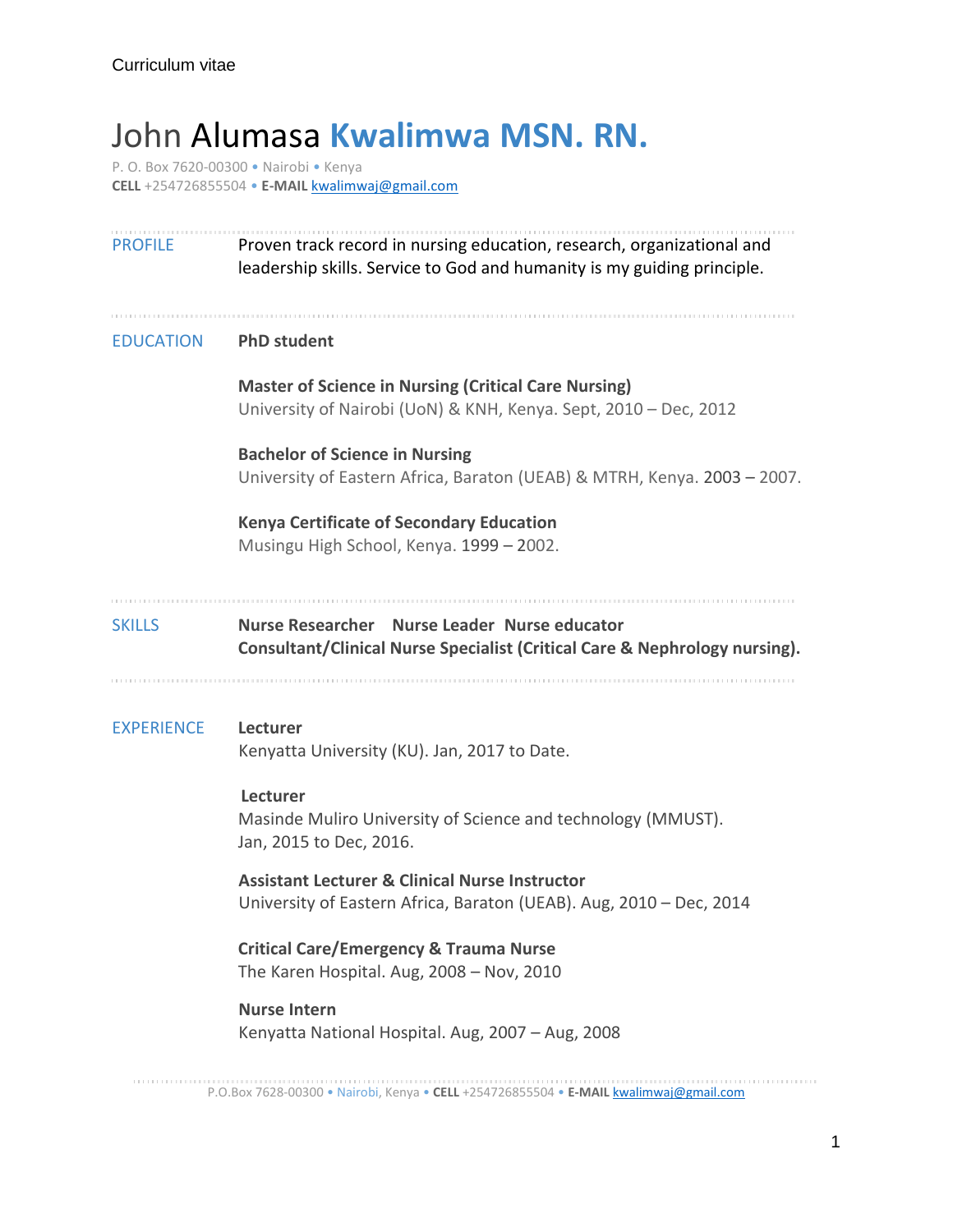| RESEARCH/           |                                                                                                                                                                                                                                                                                                                                                                                                                                                                                                          |
|---------------------|----------------------------------------------------------------------------------------------------------------------------------------------------------------------------------------------------------------------------------------------------------------------------------------------------------------------------------------------------------------------------------------------------------------------------------------------------------------------------------------------------------|
| <b>PUBLICATIONS</b> | Bor T, Kwalimwa J, Chebor A Mwaura J, and Muiva M. (2016). Uptake of<br>cervical cancer screening among women aged 21-65 years seeking health<br>services in uasin-gishu district hospital. Journal of Health Medicine and<br>Nursing. Vol29 pp 20-31                                                                                                                                                                                                                                                    |
|                     | Kwalimwa J, Mwaura J, Muiva M, Thomas B and Chebor A. (2015). Barriers<br>to access of quality renal replacement therapy at the Kenyatta National<br>Hospital. Journal of Nursing and Health Science (IOSR-JNHS) 4 (6) pp24-31.<br>DOI: 10.9790/1959-04642431                                                                                                                                                                                                                                            |
|                     | Rutgers University Global Research Collaborative Fellow.                                                                                                                                                                                                                                                                                                                                                                                                                                                 |
| <b>CONFERENCE</b>   | Nephrology Nurses Association of Kenya Conference Paper title: Patient<br>safety culture in nephrology nursing practice settings (April, 2018).<br>Nephrology Nurses Association of Kenya Conference Paper title: Barriers to<br>access of quality renal replacement therapy among end-stage renal disease<br>patients at the Kenyatta National Hospital (Dec, 2013).<br>Nephrology Nurses Association of Kenya Conference Paper title: Holistic care<br>of end-stage renal disease patients (Dec, 2014) |
| <b>OTHER SKILLS</b> | <b>Certificate in ATCN, Pan-American Trauma Society. (2017)</b><br>Certificate in Bioethics and Good Clinical Practice, KAVI-ICR. (2015)<br>Certificate in Moodle application software, MMUST. (2015)<br>Certificate in Project Management, University of Nairobi. (2012)<br>Certificate in Basic Life support, Elaborate Nursing Services Kenya. (2013).<br>Certificate in HIV/AIDS Management, NACC. (2008)                                                                                            |
| <b>LEADERSHIP</b>   |                                                                                                                                                                                                                                                                                                                                                                                                                                                                                                          |
| <b>EXPERIENCE</b>   | Exam officer, Medical-Surgical Nursing and Pre-clinical Sciences Dept.<br>School of Nursing, Kenyatta University,<br>Jan, 2017 to Date.                                                                                                                                                                                                                                                                                                                                                                  |
|                     | <b>Associate Dean</b><br>School of Nursing, Midwifery and Paramedical Sciences, MMUST,<br>Distance learning and clinical practice Jan, 2015 to Dec, 2016.                                                                                                                                                                                                                                                                                                                                                |
|                     | Program Coordinator - Nursing Department- UEAB Nairobi Campus<br>University of Eastern Africa, Baraton - Nairobi Campus. Jan, 2014 - Dec, 2014                                                                                                                                                                                                                                                                                                                                                           |
|                     | P.O.Box 7628-00300 . Nairobi, Kenya . CELL +254726855504 . E-MAIL kwalimwaj@gmail.com                                                                                                                                                                                                                                                                                                                                                                                                                    |